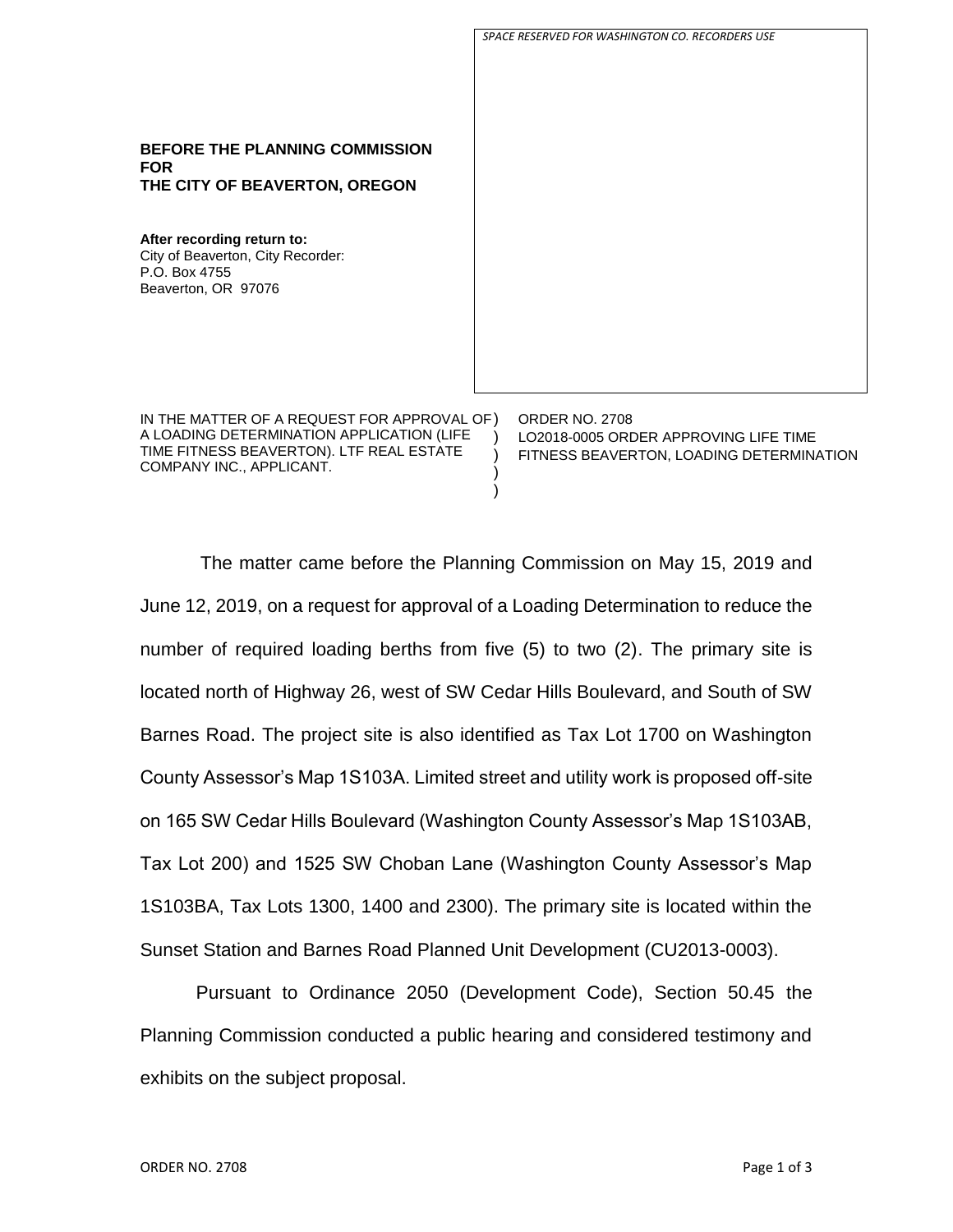The Commission, after holding the public hearing and considering all oral and written testimony, adopts the Revised Staff Report, dated June 7, 2019, Supplemental Memorandum dated June 5, 2019, Supplemental Memorandum dated June 7, 2019, and Supplemental Memorandum dated June 12, 2019, as applicable to the approval criteria contained in Section 40.50.15.1.C of the Development Code.

Therefore, IT IS HEREBY ORDERED that LO2018-0005 is APPROVED based on the testimony, reports and exhibits, and evidence presented during the public hearings on the matter and based on the facts, findings, and conclusions found in the Revised Staff Report, dated June 7, 2019, Supplemental Memorandum dated June 5, 2019, Supplemental Memorandum dated June 7, 2019, Supplemental Memorandum dated June 12, 2019, and this Land Use Order, subject to the conditions of approval as follows:

1. Ensure that the Design Review Three (DR2018-0128) application has been approved and is consistent with the submitted plans. (Planning/JF)

Motion CARRIED, by the following vote:

AYES: Lawler, Matar, Nye, Overhage and Winter. **NAYS:** None. **ABSTAIN:** None. Brucker, Uba. **ABSENT:** 

Dated this  $14^{44}$  day of  $\sqrt{219}$ , 2019.

To appeal the decision of the Planning Commission, as articulated in Land Use Order No. 2708 an appeal must be filed on an Appeal form provided by the Director at the City of Beaverton Community Development Department's office by no later  $24$ than 4:30 p.m. on

2019.

**ORDER NO. 2708**